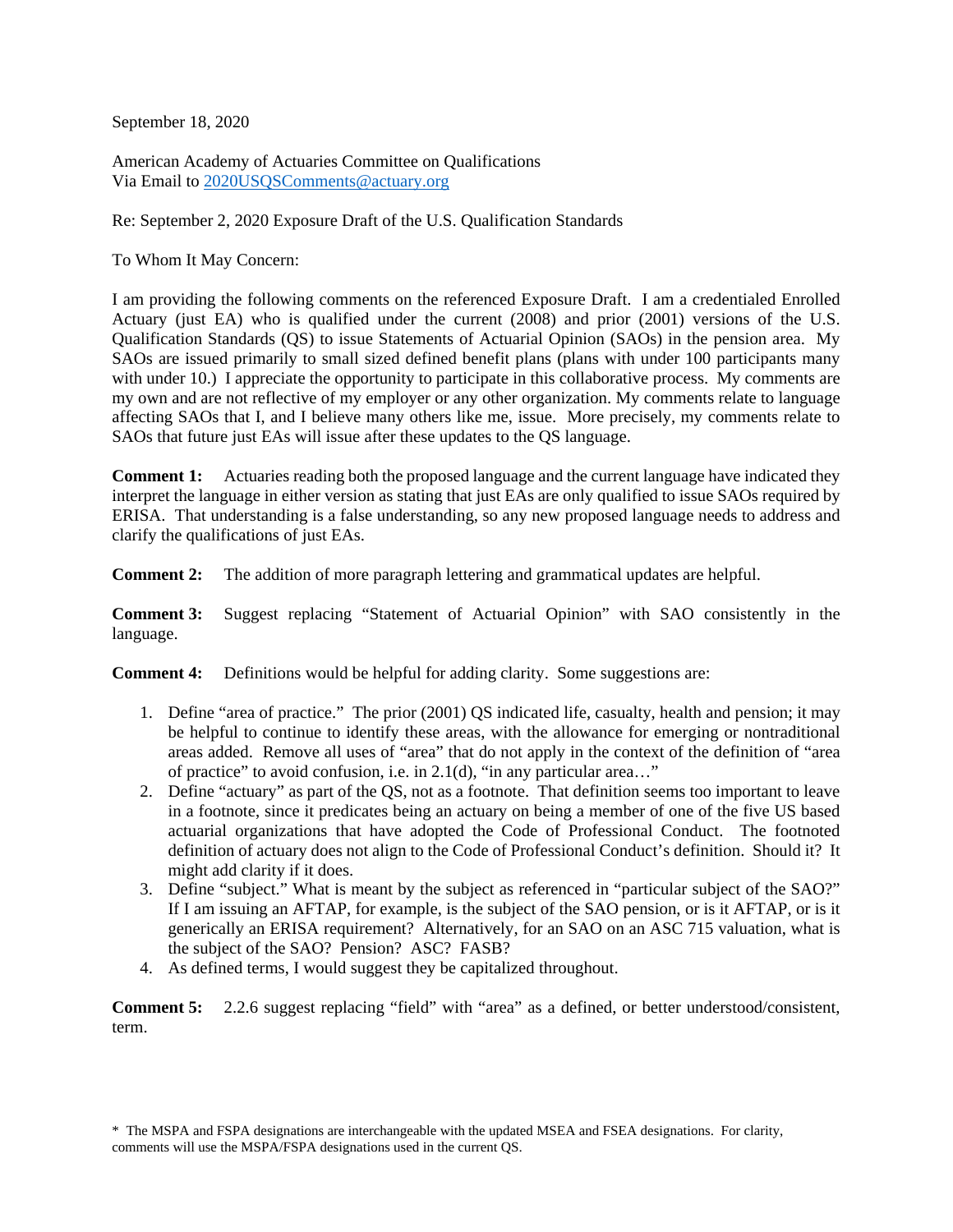**Comment 6:** Section 1, Introduction, states in both the current QS and Exposure Draft:

Actuaries who issue Statements of Actuarial Opinion when rendering Actuarial Services in the United States are required by the Code of Professional Conduct to satisfy these Qualification Standards.

In the current QS, to meet the Basic Education and Experience Requirement, Section 2.1 requires an actuary to belong to an actuarial organization that has adopted the Code of Professional Conduct, or another IAAmember organization. The proposed language in 2.1(a) removes this requirement for Enrolled Actuaries. It is not clear what is intended by this change. Does it mean that Enrolled Actuaries no longer need to adhere to the Code of Professional Conduct, but are still qualified to issue SAOs required by ERISA? Perhaps adding a definition for actuary as noted in Comment 4 would add clarity.

**Comment 7:** In both the current QS and the Exposure Draft, the following language is the same:

Have a minimum of three years of responsible actuarial experience in the area of actuarial practice relevant to the subject of the SAO under the review of an actuary who was qualified to issue the SAO at the time the review took place under standards in effect at that time.

This single run-on sentence could be replaced with several smaller sentences that are clear in meaning. The language starting with "under the review of an actuary..." is not clear to me, and has never been clear to me. Does it mean:

- 1. That the reviewing actuary at any point satisfied the Basic Education and Experience Requirement based upon the QS in effect at the time it was satisfied; or
- 2. That the reviewing actuary would need to satisfy the current Basic Education and Experience Requirement at the time of the review, ignoring 2.1.2?

Alternatively, perhaps there could be a defined term for such reviewing actuary that could be inserted where applicable to improve readability.

An example might help, assuming the proposed language applies. A person becomes a just EA in 2023 and is subject to the updated QS. That person can only satisfy 2.1(a) by being an Enrolled Actuary. That person is deemed to satisfy 2.1(b) and (c) by being an Enrolled Actuary. The only path for the just EA to satisfy 2.1(d) is via 2.1(d)(3.) Who can mentor this just EA? Is a person who attained just EA status in 2021 and who is a MSPA\* (thereby satisfying the Basic Education and Experience Requirement under the current QS) able to review? Presumably, that mentor just EA does not satisfy 2.1(d)(3) under the updated language since they have only been a just EA for 2 years. Since the requirements only need to be satisfied once per 2.1.2 (new reference), is the 2021 just EA qualified to review the 2023 just EA's experience?

**Comment 8:** Under 2.1.1(b), are not 2.1(b) and 2.1(d)(3) the same? What is the difference when considering Enrolled Actuaries who only practice in the pension area?

**Comment 9:** The rewrite of 2.1.1 does appear to be both significant and necessary. As drafted, however, it does not accomplish the presumed goal. It appears the current 2.1.1 provides a blanket satisfaction of the Basic Education and Experience Requirements for just EAs, when really, only the first three bullets should be deemed satisfied by just EAs. The requirements after "In addition" should still apply to just EAs, and it is that language that needs to be clarified.

Currently, a just EA can satisfy (proposed new reference) 2.1(d) by:

1. Attaining an FSPA designation. Becoming an FSPA is a specialty track in the pension area. This designation has been removed. That removal seems like a significant change, not a clarification of prior language. The JBEA requires rigorous demonstration of responsible actuarial experience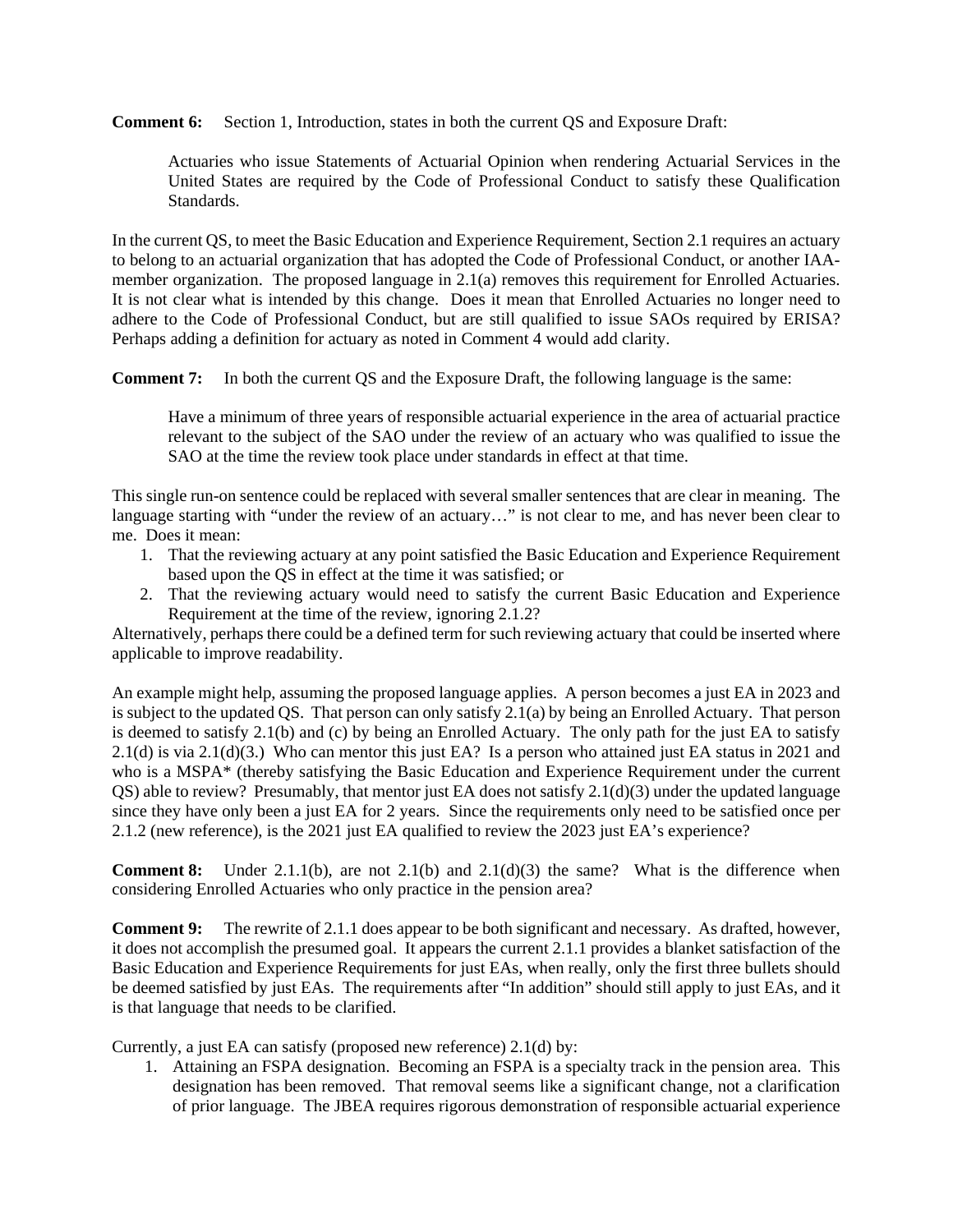that goes well beyond ERISA to obtain the EA designation, and the FSPA designation requires rigorous demonstration of additional topics applicable to SAOs issued in the pension area.

2. Attaining an FCA designation with one year of experience. This designation has also been removed. This removal also seems like a significant change, not a clarification of prior language.

Requiring another 3 years of experience before becoming qualified to issue an SAO seems unduly burdensome and unnecessary, as well as contrary to the stated goal of the proposed language.

2.1.1 currently deems just EAs to satisfy the entire Basic Education and Experience Requirements to issue SAOs in the pension area. It should differentiate between SAOs for topics covered by the JBEA examinations, those covered by the FSPA examinations, and those not covered by either. The proposed language does not accomplish this goal. I know dozens of just EAs and none solely issue SAOs required by ERISA; in fact, we are not allowed to do so under the ASOPs or the Joint Board Regulations. ASOP 51, for example, requires disclosure of risk, even if issuing an SAO in the form of a funding valuation under ERISA. That means our SAO no longer is solely an ERISA required SAO. Joint Board Regulation 901.20(c) states, "An enrolled actuary shall provide to the plan administrator upon appropriate request, supplemental advice or explanation relative to any report signed or certified by such enrolled actuary." To be a qualified actuary, just EAs must satisfy the QS to issue *any* SAO, even one required by ERISA. Please rewrite; the new 2.1.1 language is untenable (unless the intention is to remove the ability to issue SAOs from future just EAs which cannot be the case.)

**Comment 10:** If any of the current proposed language in 2.1.1 remains, it should align with the Joint Board Regulations definition in 901.1(a), which includes actuarial services required under ERISA *or regulations thereunder*.

**Comment 11:** In the Continuing Education Requirements, the Applicability to Enrolled Actuaries in 2.2.7, now 2.2.8, as referenced in the background section has current language that is clear, excepting needing some updates made by changes under PPA '06. There is no need for bifurcation into (a) SAOs and (b) SAOs as explained in Comment 9.

**Comment 12:** Should 3.1.2 include a reference that it applies only to Section 3? "An actuary may also satisfy the basic education requirement under this Section 3/Specific Qualification Standards by acquiring comprehensive…"

**Comment 13:** Venturing outside my area of practice, it appears that as the IAA references were removed, the QS was inadvertently changed to require Academy membership for those holding non-US designations. If the goal is not to change the QS, then  $2.1(d)(1)$  and (2) could be rewritten as:

- a) In addition to (a), (b), and (c) above, in order for an actuary to issue Statements of Actuarial Opinion in any particular area of actuarial practice, an actuary must meet one of the following with respect to the particular subject of the Statement of Actuarial Opinion:
	- (1) Attain (i) fellowship in the CAS or SOA, or (ii) the highest possible actuarial designation of a non-US actuarial organization and be a member of the Academy, a Fellow of the CCA, a Member or Fellow of ASPPA, or a fully qualified member of another IAA-member organization. In addition, the actuary must have completed a specialized course of examination, such as a specialty track, in the area of actuarial practice relevant to the subject of the SAO; or
	- (2) Attain (i) fellowship in the CAS or SOA, or (ii) the highest possible actuarial designation of a non-US actuarial organization and be a member of the Academy, a